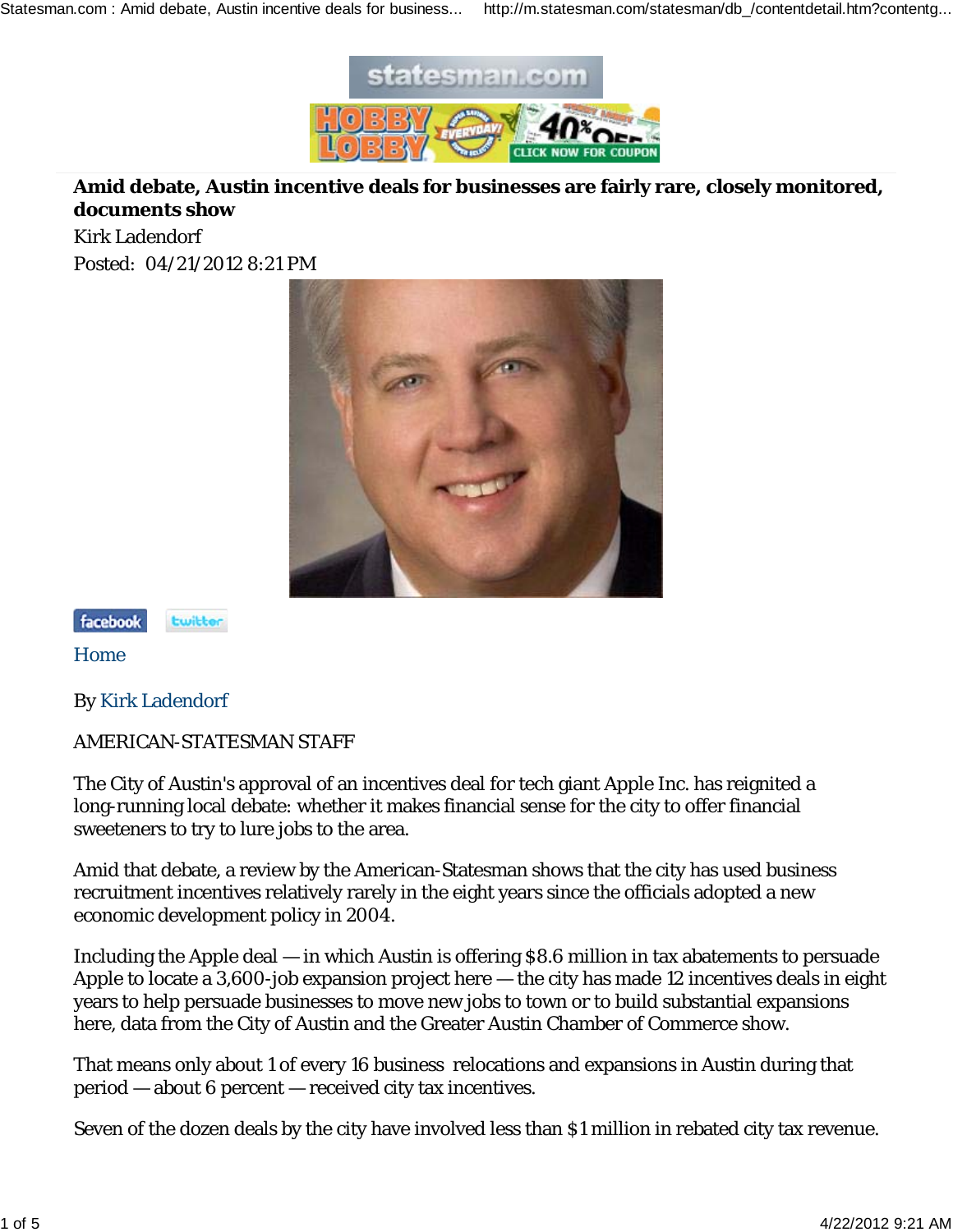Three of those deals have been suspended, apparently because they fell short of jobs or investment goals set forth in their contract with the city. As a result, their incentives payments were cut off, city records show. City records don't specify why companies fell out of compliance; they simply say the companies stopped providing the information required to demonstrate they had complied with their incentives contracts.

There are no hard and fast guidelines on which projects win incentives and which do not. Traditionally the city has looked favorably on projects that brought either sizable investment or significant numbers of jobs. Over the past four years, Austin has not offered incentives to any company that promised to deliver fewer than 200 new jobs.

Incentives have helped lure to Austin such well-known companies as eBay, Facebook Inc. and Samsung Electronics. Those companies have brought in billions of dollars in investment and thousands of jobs. Samsung's investment alone stood at \$7 billion in factory and equipment since it won its incentives deal in 2005. And the company announced plans to invest an additional \$1 billion or more this year, mostly on new equipment.

## **'A necessary evil'**

Despite those signs of success, the planned Apple deal has drawn fire from critics, who say Austin doesn't need to offer incentives to lure companies and jobs to the area.

If Apple decides to put its new operations center here — the technology giant is expected to announce its decision in the coming weeks — the company would get more than \$35 million in state, city and county incentives if it meets its employment goals over the life of its contracts. Its deal with the city is for 10 years while its deal with Travis County extends to 15 years. The package includes \$21 million from the Texas Enterprise Fund, \$8.6 million from the City of Austin, and between \$6 million and \$7 million from Travis County.

The deal is the second-largest financial inducement offered in Austin over the past decade, trailing only the package offered to Samsung in 2005 for its massive factory expansion project.

Critics say that too often, companies like Apple push for incentives deals even when they are going to put a project in the city with or without inducements.

One such critic in Austin, former Travis County Judge Bill Aleshire, said he is skeptical that Apple really had viable alternative sites to Austin for the latest project.

Others involved with the incentives process say prestigious companies like Apple that are contemplating a major expansion could have their pick of hundreds of cities and towns around the country that are eager for their jobs. Such companies, economic development consultants say, know that they can demand local and state incentives for their major projects.

"Incentives are a necessary evil," said John Boyd, principal of the Boyd Co., an economic development consulting firm. "Our clients have come to expect incentives for major projects. They know that they are bringing value to the community that they choose. (Asking for incentives) is not something that they feel bashful about."

On the national economic development scene, Boyd said, there are 10 or fewer sizable "trophy project" business expansions looking for locations in any given year. Apple's project, Boyd said,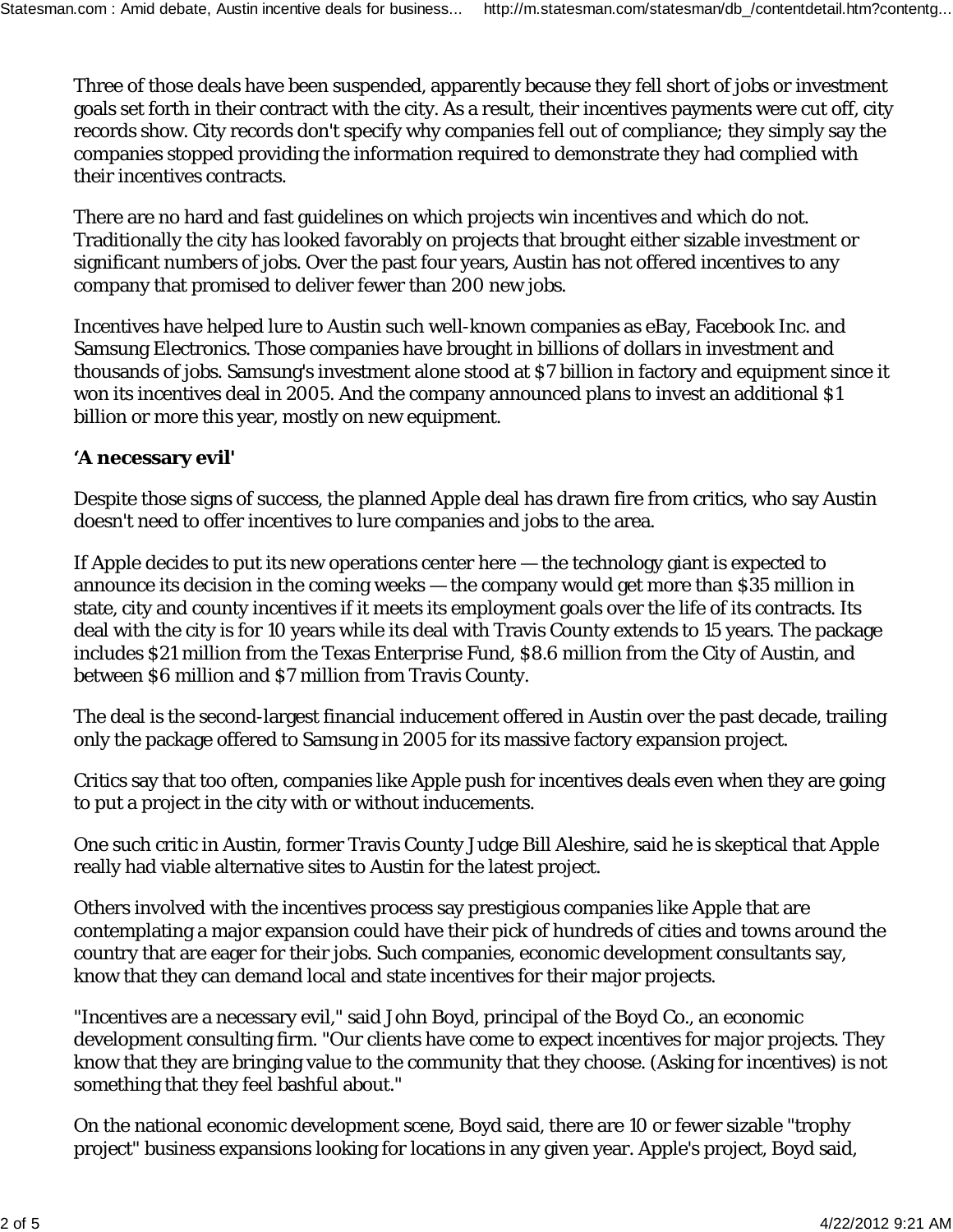"clearly is a trophy" because of the size of the project and the reputation of Apple. "It is an endorsement (of a community) by the most successful private company ever."

"Apple is very judicious in their site selection and they are very smart," Boyd said. "And every incentive that they earn is well-earned."

Apple, as is its habit, has said little publicly about its proposed project or its incentives negotiations.

Mayor Lee Leffingwell described Apple's talks with the city as "tough."

"They were as tough of negotiations as we have ever had," Leffingwell said. "It was an agreement that was reached with a little stretching on both sides."

Dave Porter, senior vice president for economic development at the chamber of commerce, said incentive offers "are a part of the process" of competing for big expansion projects.

"At the end of the day, nobody likes incentives, and nobody wants to do incentives," Porter said. "For the major deals, companies want to know what cities and states are offering. I hate incentives, but it is part of what we do. It is part of the reality of economic development. Certain companies and certain projects are going to request and require incentives."

People close to economic development say Austin typically has done fewer incentive deals than other major cities in Texas.

The City of Austin's survey of comparable cities in Texas indicated that Austin had far fewer incentive deals than Dallas, Houston, San Antonio or Fort Worth. Comparable data since 2006 are not available, but Austin has done eight incentive deals since then, including the Apple project.

"We have been very judicious with the use of incentive agreement in Austin," said Gary Farmer, head of Opportunity Austin, a nonprofit group that supports business recruitment work done by the chamber of commerce.

## **Formalized process**

While big companies with big projects have a built-in edge in the incentives game, experts say more cities, including Austin, have learned how to play their side of the game more adroitly than they once did.

Austin and other cities rely on formal incentive contracts that specify companies must reach job growth and investment targets for every year during the life of the agreement before tax rebate payments are made. Economic development experts say this type of performance contracts minimize the risk to the city and force companies to prove they have met the terms of their deals.

The city has one employee who supervises compliance for incentive contracts. The city also hires an outside firm to do detailed compliance reviews at a cost of about \$6,000 per contract reviewed.

In addition to performance contracts, more cities, including Austin, have begun using sophisticated software analysis tools to assess the effect of a new expansion project on city revenue and costs over a period of years.

Austin uses such a software tool called Web LOCI, which was developed at Georgia Tech in the 1990s.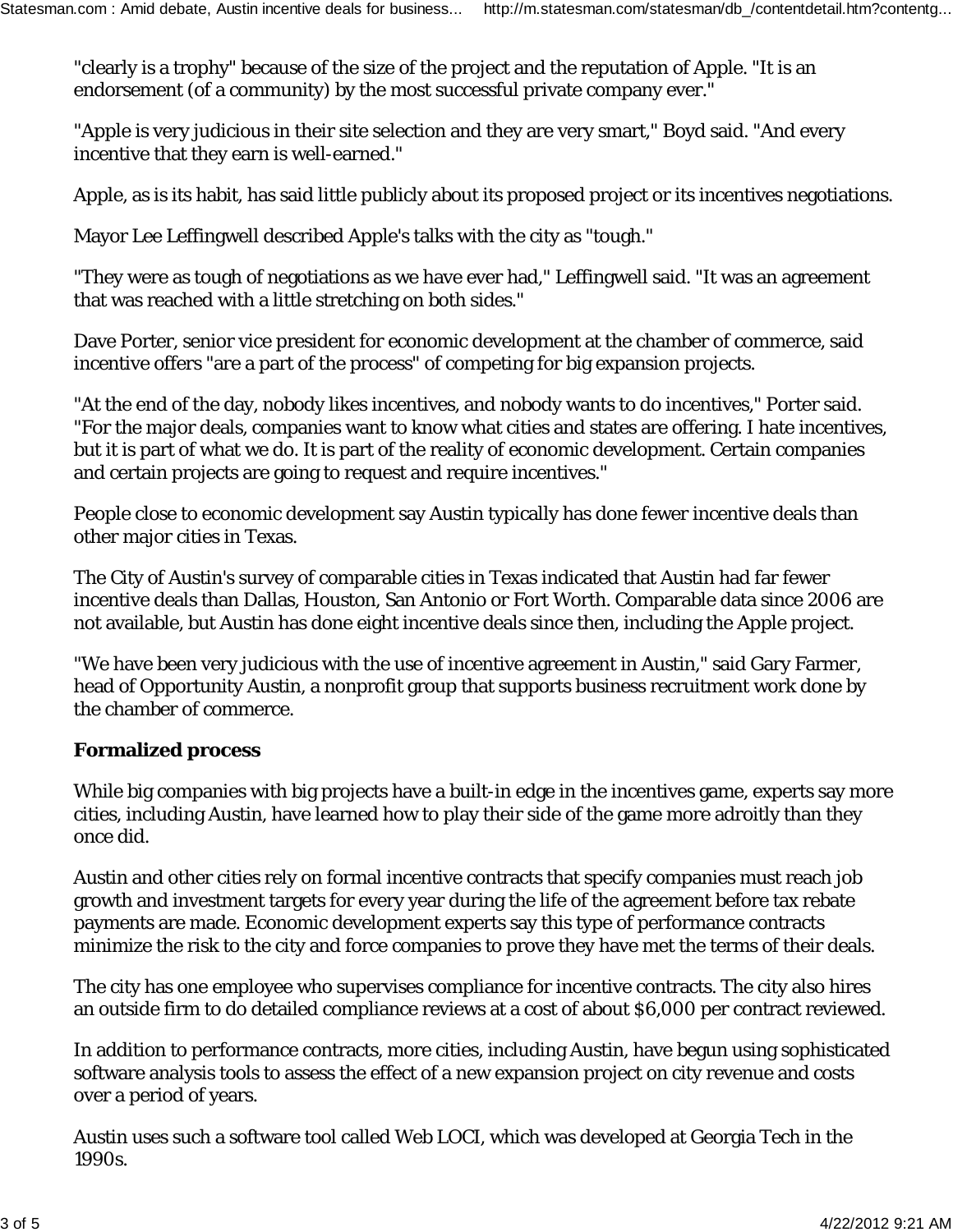The software was developed by Georgia Tech's Enterprise Innovation Institute to "level the playing field" between cities and companies when analyzing economic development offers.

"It has been used for a long time. I think it has done a lot of good," said Robert Lann, a retired executive at the institute who led the development effort for the software in the mid-1990s.

"It has made decision-makers in communities understand what it means when they OK these tax abatements to give up a future stream of tax revenue from a company. Now they are asking questions before they rubber-stamp it. These deals are getting better because of the software."

City staffers examined the Apple project using Web LOCI and concluded that over 10 years, Apple's new project was likely to generate \$14.5 million more in city revenue, including taxes, than its expected costs, which include the proposed \$8.6 million in city incentives.

The analysis looks at 10 different revenue categories that an expanding company and its new employees would generate to the city and looks at 11 areas of city costs — everything ranging from public safety to wastewater costs.

All the city's tax abatement deals in recent years have been structured so new revenues outweigh expected costs. The analysis does not count any spillover benefits that an expanding company might have on other local companies that do business with it.

"The biggest thing that people don't understand (about tax incentive deals in Austin) is that all the agreements we do must be cash-positive for taxpayers," Leffingwell said. "We have to make money. It doesn't cost the taxpayer any money. This is money that the taxpayer otherwise would not have."

## **Enforcing the terms**

Not every incentives contract pays off as originally expected.

The City of Austin has compliance staffers who make sure that companies with incentive contracts prove every year that they are living up to their agreements. Payments have been suspended for three of the dozen corporate incentive deals the city has made since 2004.

The largest of those discontinued deals was for Home Depot Inc., which proposed to invest \$404 million and employ 500 people in an Austin technology center in 2005.

The city did make three years' worth of incentives payments to the company totaling slightly more than \$400,000, but it stopped those payments four years ago after the company stopped providing sufficient information to the city. In theory, the company could qualify for incentive payments in future years if it can demonstrate that it has come into compliance.

The city's enforcement of the terms of its incentives contract saved it more than \$6.3 million in incentive payments that otherwise could have gone to Home Depot over the 10-year lifetime of the contract.

Two other incentives deals also have been discontinued by the city. One was for the Hewlett-Packard data center project built in East Austin in 2006.

The city paid more than \$206,000 in incentives toH-P compared with an original agreement to pay \$3.2 million.